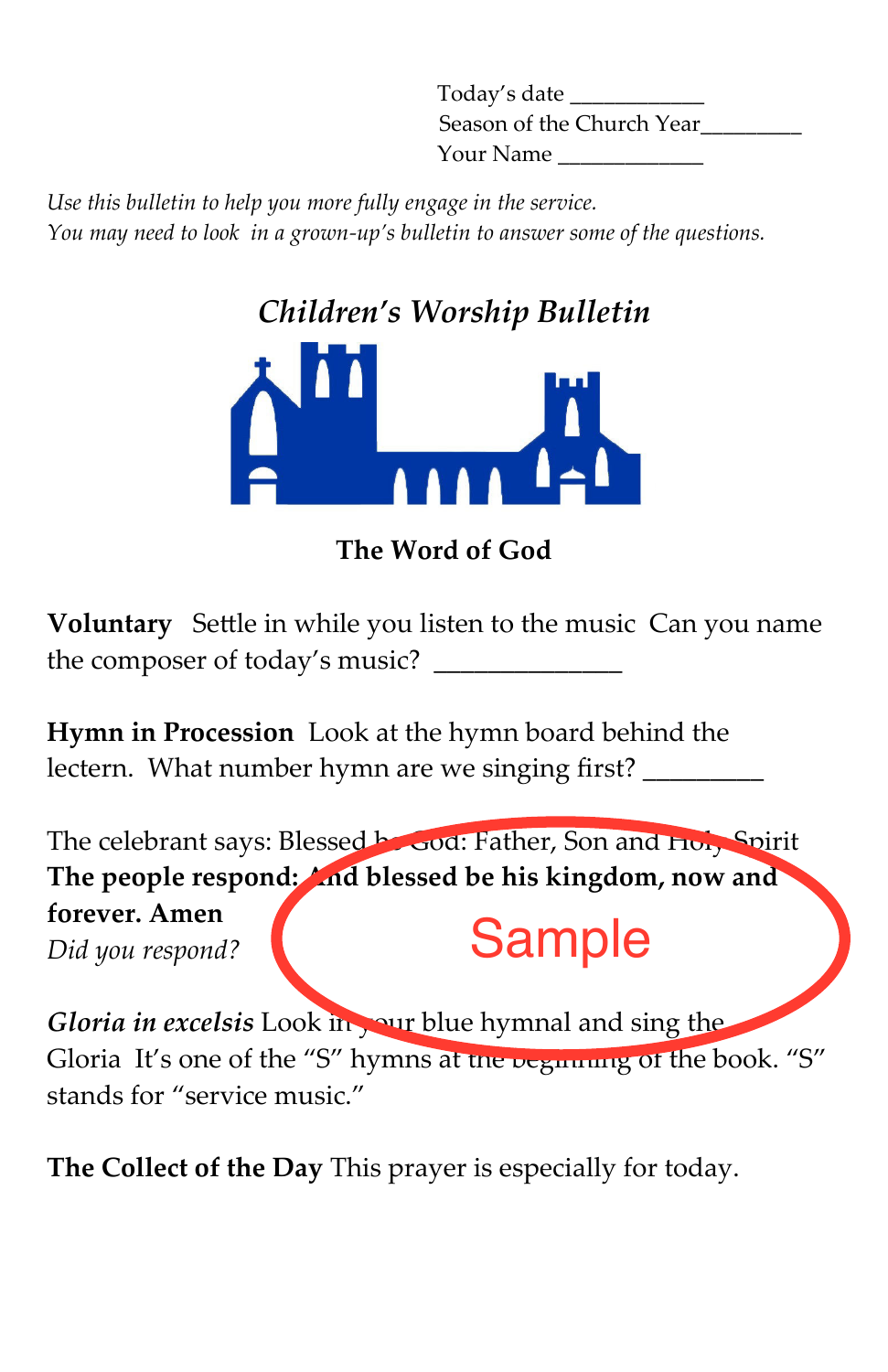The Lesson From what book of the Bible does the first lesson come?\_\_\_\_\_\_\_\_\_\_\_\_\_\_\_\_\_

Psalm What is the first line of this spoken song?

\_\_\_\_\_\_\_\_\_\_\_\_\_\_\_\_\_\_\_\_\_\_\_\_\_\_\_\_\_\_\_\_\_\_\_

The Epistle An "epistle" is a kind of letter. To whom was today's letter written?

Hymn Look at the hymn board again What is the number of this hymn? \_\_\_\_\_\_ Do you like it? \_\_\_\_\_\_\_\_\_\_\_\_

The Holy Gospel There are four Gospels in the New Testament. From which Gospel is today's reading ? \_\_\_\_\_\_

The Sermon Who is the preacher this morning?

\_\_\_\_\_\_\_\_\_\_\_\_\_\_\_\_\_\_\_\_\_\_\_\_\_

The Nicene Creed Look in your red Book of Common Prayer and read along.

Prayers of the People Name one person for whom we prayed today. **Conserver Complete** 

Confession of Sin This is a chance to say you're sorry

The Peace Welcome your neighbors in the pew by shaking their hands.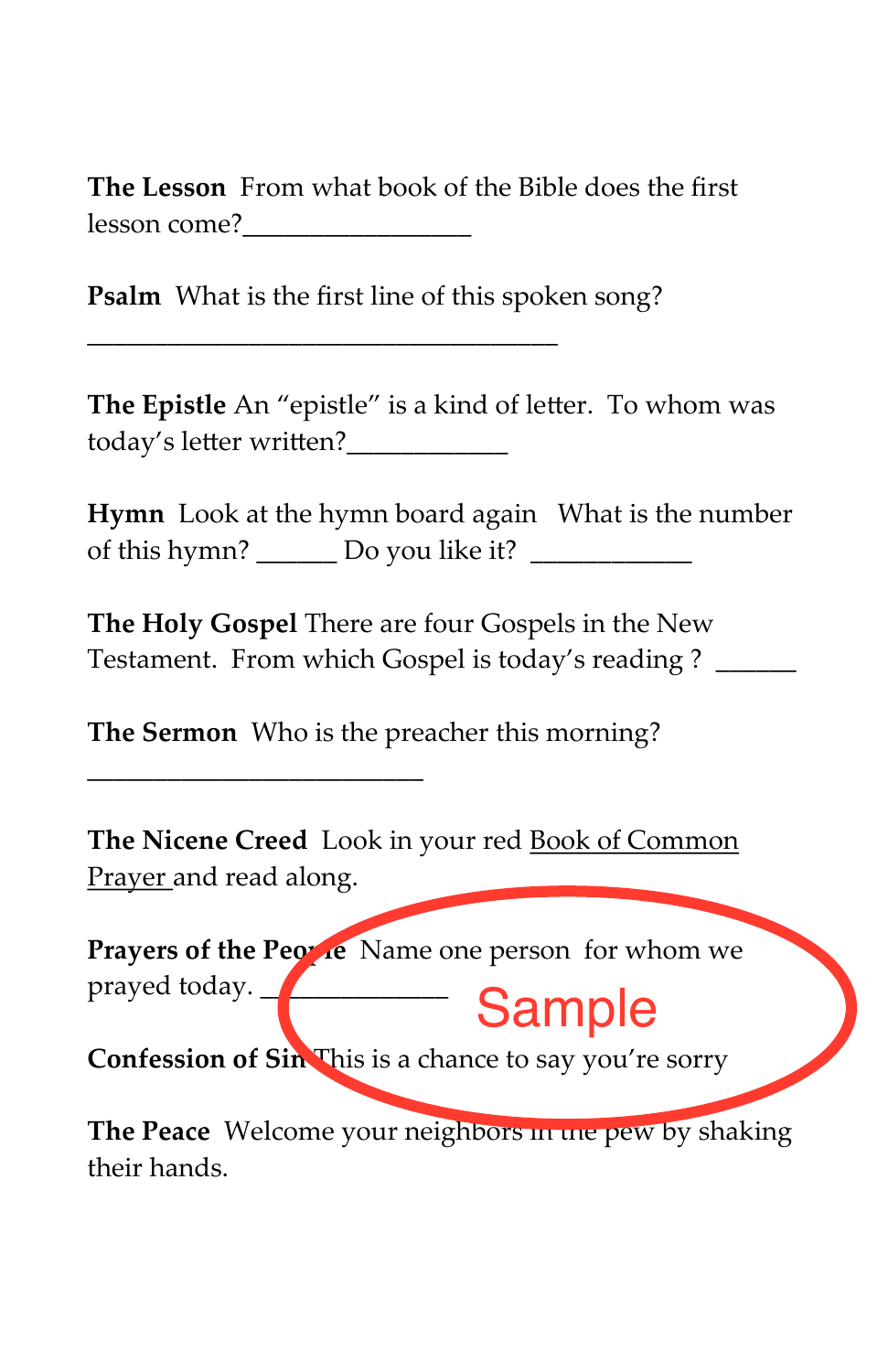## The Holy Communion

**Offertory** Listen to the choir sing. If you brought an ofering, put it in the plate.

The Great Thanksgiving Listen to the story of the Last Supper

Sanctus Sing "Holy, Holy, Holy"

The Lord's Prayer

The Breaking of the Bread The Celebrant says: Christ our Passover is sacrificed for us. People respond Therefore, let us keep the feast.  $(Sometimes we say, "Alleluia"—but not during Lent)$ 

The Prayer after Communion Look in your prayer book and pray with the congregation.

The Blessing The peace of God passeth all understanding. What do you think that means? Sample

Hymn in Procession. What is the number of our final hymn? \_\_\_\_\_\_\_\_\_\_\_\_

The Dismissal: Go in Peace to love and serve the Lord People Respond: Thanks be to God.